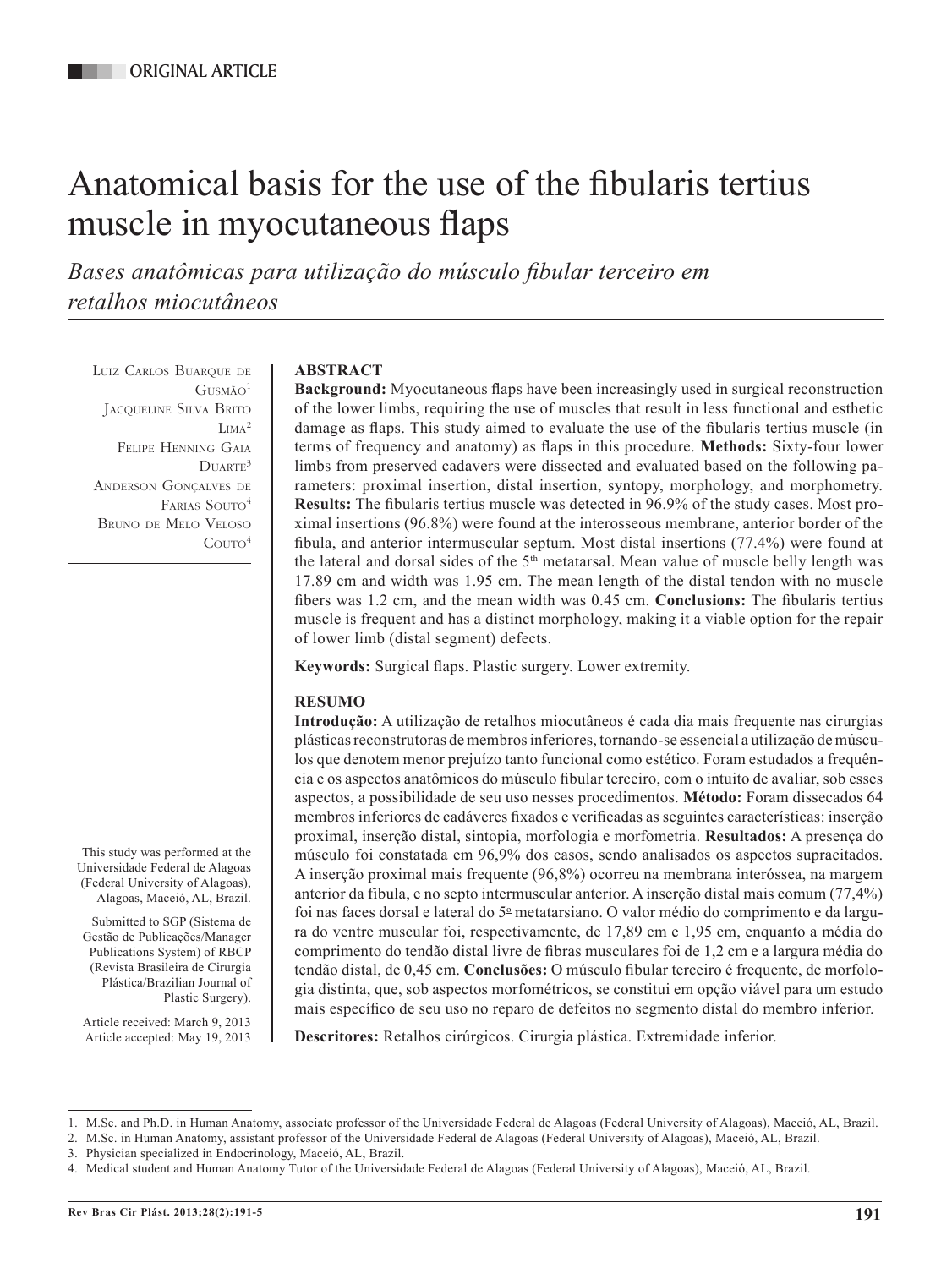# **INTRODUCTION**

Injuries of the leg and dorsal foot associated with soft tissue loss are common in emergency rooms<sup>1</sup>. Plastic surgeons use a range of surgical approaches to treat these lesions to ensure sufficient coverage and preservation of the structure, and to avoid complications and long hospital stays, especially in small or medium urban centers with a lack of skilled surgeons or the infrastructure for conducting microsurgery<sup>2</sup>. Soft tissue reconstruction of the lower limbs is particularly challenging with the small amount of subcutaneous tissue and the lack of muscle protection for the osteotendinous and neurovascular structures, so it often requires several surgical interventions using myocutaneous flaps<sup>3</sup>.

For moving tissue from the donor site to the grafting site, the following should be considered: distance between the donor site and the injured site, size of the flap available for the transplant conditions of the implant area, and presence of an adequate supply of tissue<sup>1,4-6</sup>. The ideal flap yields the best esthetic and functional results with minimal sequelae<sup>1,4</sup>.

Advantages of using myocutaneous flaps include the following: presence of various planes (skin, subcutaneous, fascia, and muscle) that provide volume, a donor site located far from the radiation field, and the reliability provided by the vascular pediculum<sup>4,5</sup>. Studies report the use of the soleus muscle<sup>1</sup>, anterior tibial muscle, gastrocnemius muscle<sup>1</sup>, and extensor digitorum muscle<sup>5,7</sup> as flaps for the distal third of the lower limb. However, using these muscles can be detrimental to the motor function of the foot and to patient quality of life<sup>5,8,9</sup>.

In this study, the fibularis tertius muscle was investigated as an alternative source of flaps for the repair of injuries of the leg and dorsal foot. This muscle has proximal insertion at the lower half of the anterior side of the fibula and distal insertion occurs at the bottom of the  $5<sup>th</sup>$  metatarsal<sup>10</sup>. Blood supply is provided by 1 to 3 branches of the anterior tibial artery, which irrigate the anterior section of the leg, and the deep fibular nerve provides innervation to the muscle<sup>11</sup>. The fibularis tertius muscle is an appendage of the extensor digitorum muscle, so it does not have an anatomical identity<sup>12</sup>. The negligible function of the fibularis tertius muscle means it can be used in myocutaneous flaps without compromising motor function and esthetics in the area. Thus, we analyzed the anatomy of the fibularis tertius muscle in terms of frequency, morphology, morphometry, proximal and distal insertion, and syntopy (position in relation to other muscles), and investigated the use of this muscle for reconstruction of the leg and dorsal foot.

# **METHODS**

We received institutional approval and adhered with Brazilian Law 8501, of November 30, 1992, which rules on using non-reclaimed cadavers in scientific research and studies performed at medical schools. We dissected 64 connected and unconnected lower limbs (32 from the left side and 32 from the right side) from male and female cadavers. Cadavers, preserved in 5% formaldehyde, were of adult Brazilian subjects from the Sector of Human Anatomy, Institute of Health and Biological Sciences of the Federal University of Alagoas.

Dissections were performed using the naked eye, and incisions were made to expose the anterior section of the leg, and dorsum of the foot, while analyzing the muscles and tendons. The fibularis tertius muscle was identified in 62 of the dissected lower limbs and was analyzed for the following characteristics: proximal insertion, distal insertion, syntopy, morphology, and morphometry.

The muscle belly was evaluated both for total length and width (after calibration at the medial point of the muscle belly) – Figure 1. Three parameters were evaluated during tendon analysis: total extension, extension of the tendon section without muscle fibers, and width.

#### **RESULTS**

### **Frequency**

Of the 64 dissected lower limbs, the fibularis tertius muscle was found in 62 (96.9%), and could not be found in both limbs of 1 cadaver (Figures 2 and 3).

#### **Morphology**

In all of the cases where it was located (62 limbs), the fibers of the fibularis tertius muscle were lying at an oblique angle to the insertion tendon in the craniocaudal direction. This muscle was characterized as unipennate with gradual broadening.

#### **Morphometry**

The mean length of the muscle belly was 17.89 cm, and the mean width was 1.95 cm. The total extension of the muscle with the tendons had a mean of 20 cm. The mean length of the distal tendon with no muscle fibers was 1.2 cm, and the mean width was 0.45 cm.

#### **Muscle Insertion**

#### *Proximal Insertion*

The interosseous membrane, the anterior intermuscular septum, and the anterior border of the fibula were the proximal insertion points in 60 (96.8%) of the cases (Figure 4). For proximal insertion to the anterior border of the fibula, insertion to the distal third of this muscle occurred in 32 (51.6%) cases. In only 2 (3.2%) lower limbs, the insertion occurred at the entire border of the fibula including the distal, medial, and proximal thirds (Table 1).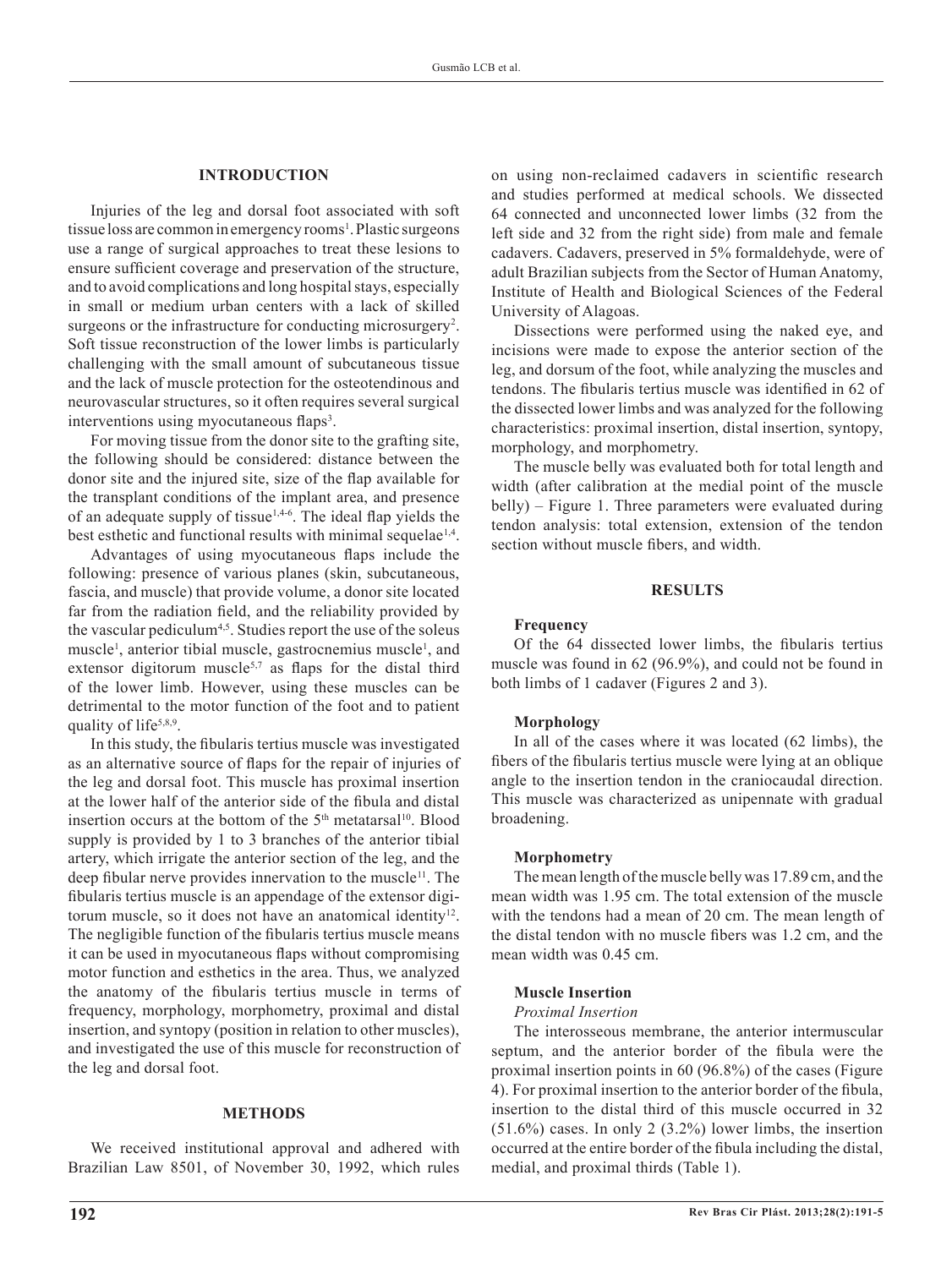

*Figure 1 – Morphometric analysis of the muscle. Black dotted line = length of the tendon without fibers; red dotted line = tendon width; blue dotted line = length of the tendon with muscle fibers; yellow dotted line = muscle length; and green dotted line = muscle width.*



*Figure 2 – Presence of the fibularis tertius muscle in the lower limb.*

# *Distal Insertion*

The following distal insertion patterns were detected:

- model A the tendon was inserted to the dorsal and lateral sides of the  $5<sup>th</sup>$  metatarsal in 48 (77.4%) cases;
- model B (Figure 5) the tendon was inserted to the dorsal and lateral sides of the 5<sup>th</sup> metatarsal and to the dorsum of the base and proximal third of the 4<sup>th</sup> metatarsal in 14 (22.6%) cases (Table 2).

# **Syntopy**

The fibularis tertius muscle was found at the most lateral and inferior sections of the anterior compartment of the leg.



*Figure 3 – Single case of absence of the fibularis tertius muscle.*



*Figure 4 – Anterior view of the proximal insertion.*

The superior and medial thirds of the muscle belly were posterior and lateral to the anterior border of the fibula and the anterior intermuscular septum, and continuous with the lateral compartment of the leg. The posterior medial location of the fibularis tertius muscle set it near the lateral part of the interosseous membrane, the medial side of the fibula, and the extensor digitorum and extensor hallucis longus muscles. These muscles were intimately associated and often consisted of intercrossing fibers of both muscles with the fibularis tertius muscle at the proximal insertion level.

The fibularis tertius muscle and the extensor digitorum muscle were found adjacent to one another and located such that intercrossing of fibers of these muscles were observed. However, the direction of the cluster of muscle fibers from the fibularis tertius muscle formed an acute angle with the fiber path headed for the extensor digitorum muscle.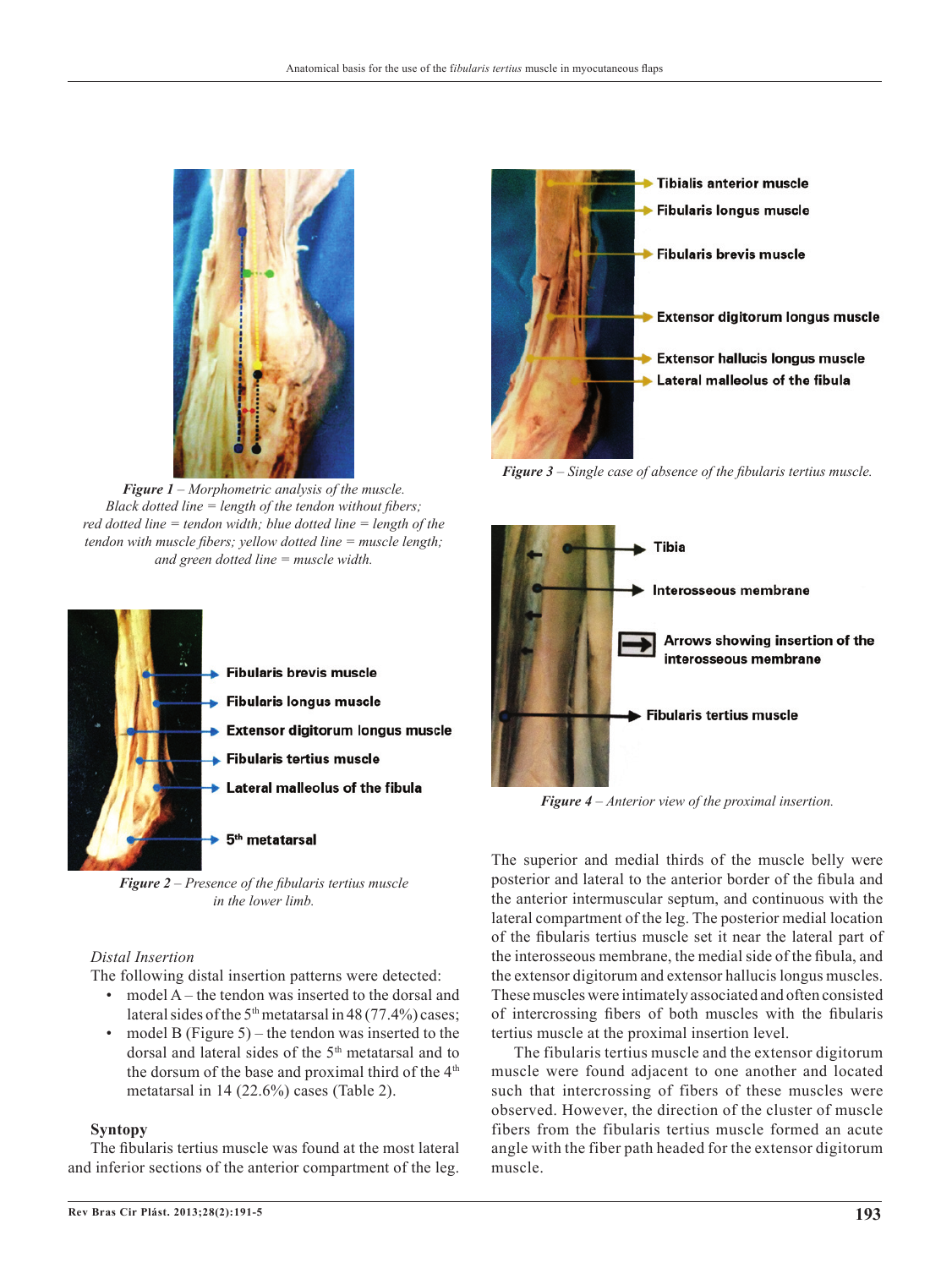| of the fibularis tertius muscle in the fibula. |                           |                   |  |
|------------------------------------------------|---------------------------|-------------------|--|
| <b>Insertion region</b>                        | <b>Number</b><br>of cases | Percentage<br>(%) |  |
| Distal third                                   | 32                        | 51.62             |  |
| Distal and medial thirds                       | 28                        | 45.16             |  |
| Distal, medial, and proximal thirds            |                           | 3.22              |  |

| <b>Table 1</b> – Distribution of the proximal insertion |  |
|---------------------------------------------------------|--|
| of the fibularis tertius muscle in the fibula           |  |



Tendon of fibularis tertius muscle

Fibers to the dorsum of the base of the

Fibers to the dorsal side of the body<br>and proximal third of the 5<sup>th</sup> metatarsal Fibers to the lateral side of the proximal<br>third of the body and base of the 5<sup>th</sup><br>metatarsal

*Figure 5 – Model B of distal insertion.*

| <b>Table 2</b> – Frequency of the points of distal insertion |
|--------------------------------------------------------------|
| of the fibularis tertius muscle according to the             |
| models described in this study.                              |

| <b>Distal insertion</b> | <b>Number</b><br>of cases | Percentage<br>$\binom{0}{0}$ |
|-------------------------|---------------------------|------------------------------|
| Model A                 | 48                        | 77.40                        |
| Model B                 | 14                        | 22.60                        |

The lower third of the muscle belly was posterior to the lateral malleolus, and medial to the tendons of the extensor digitorum and extensor hallucis longus muscles. The distal insertion tendon of the fibularis tertius muscle passed over the proximal end of the retinaculum of the extensor muscles and moved posterior over the short extensor finger muscle in the direction of the distal insertion point.

# **DISCUSSION**

Reconstruction surgery of the distal extremities of the lower limbs is technically challenging due to the shortage of subcutaneous tissue, absence of intense vascularization, presence of bony prominences and, most importantly, the few options for generating myocutaneous flaps<sup>9</sup>.

The ideal muscle, with negligible function and minimal esthetic aspect, provides for use as a myocutaneous flap<sup>10</sup>. Moreover, our results confirmed a high frequency (96.9%) of the fibularis tertius muscle, demonstrating that these findings are statistically significant. Our results are in agreement with those from Le Double<sup>11</sup>, who reported a frequency of 91.2%, demonstrating that the presence of this muscle is almost constant.

Few studies have investigated the morphology of the fibularis tertius muscle, and it has been variably classified as long, thin<sup>12</sup>, flat<sup>13,14</sup>, shaped as a long band<sup>15</sup>, long and thin<sup>16</sup>, and strip-shaped<sup>17</sup>. This classification does not concur with our findings, as it refers to muscles displaying longitudinal fiber orientation. In our study, we found that the fibularis tertius muscle broadened towards the craniocaudal direction and displayed oblique orientation of fibers to the tendon. Fibers were inserted to one side of the tendon, defining the muscle as unipennate. This morphological classification (unipennate) was not used by any previous authors.

Muscle's fibers become increasingly flat as they approach insertion so this favors use in myocutaneous flaps, because it permits the use of greater muscle thickness in the reconstruction of complex injuries of the lower  $limb<sup>5</sup>$ .

No consensus exists in the literature for proximal insertion with no previous description of simultaneous insertion at 3 points, particularly, insertion into the anterior border of the fibula. In a few studies, proximal insertion was to the distal third of the anterior surface of the fibula, adjacent to the interosseous membrane and the anterior intermuscular septum<sup>17-18</sup>. In these cases, there was no detailed description of the point of insertion to the fibula.

Many studies report distal insertion at the dorsal side of the  $5<sup>th</sup>$  metatarsal<sup>10,12-16,18,19</sup>. However, in this study, we found distal insertion to the base of the 4<sup>th</sup> metatarsal, even though it occurred at a lower frequency (22.58% of the cases).

The length and width of the muscle belly of the fibularis tertius muscle was compatible with use in myocutaneous flaps, even though no previous research provides similar analysis.

The syntopy analysis of the fibularis tertius muscle showed that this muscle is independent of other leg muscles found in the anterior compartment of the leg. Although intimately associated with the extensor digitorum and extensor hallucis longus muscles, they are not continuous and their fibers display a completely different orientation, diverging towards their own tendons. Thus, we disagree with the theory that the fibularis tertius is a lateral section of the extensor digitorum muscle<sup>15,17,18</sup>.

Based on the results of this study and the ease of access by longitudinal incision on the anterior-lateral side of the leg, the fibularis tertius muscle can be used to prepare lower limbs grafts.

# **CONCLUSIONS**

The fibularis tertius muscle is frequent, which is a fundamental attribute for its potential use as a source of local flaps, and it has distinctive features, including morphometric ones, which allows for its use in reconstruction surgery of the lower limb. In most cases, this muscle is of adequate length for use in a wide variety of grafts.